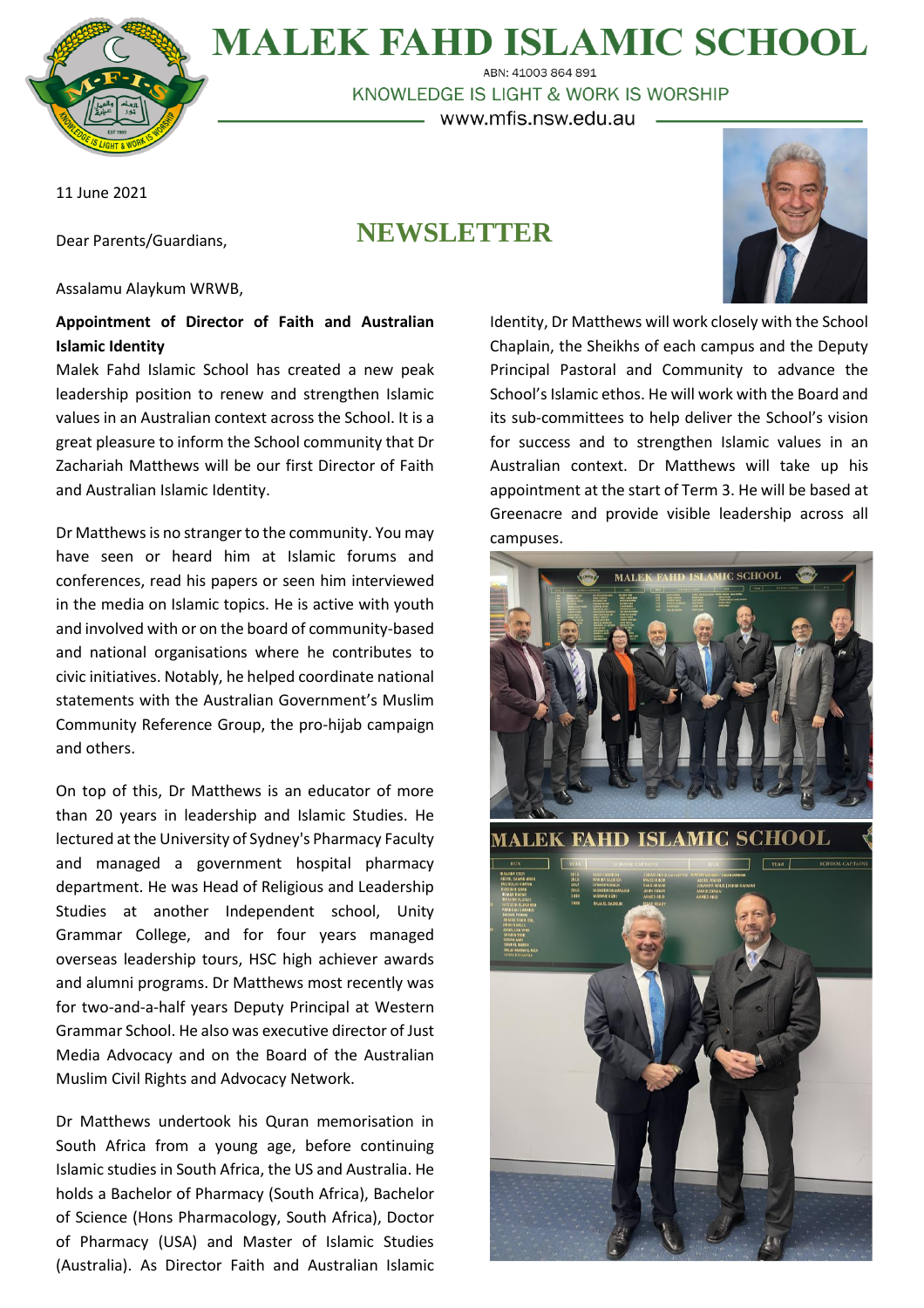**Re-commencing Building Stage 3 Hoxton Park Campus** Back in 2016 the Board needed to take the decision to suspend a major building project at the Hoxton Park campus because of the uncertainty about the School's future.

Now that the future of the School is secure and assured, we are very pleased to report that the Stage 3 building work will re-commence next week. This new building will provide additional quality learning spaces at Hoxton Park, including two new Science Laboratories. It is scheduled to be completed by mid-November ready for the 2022 school year.

**Ms Nasheen Parker – Acting Deputy Head of Campus** Congratulations to Ms Nasheen Parker who commenced the role of Acting Deputy Head of Campus, Greenacre, due to Ms Linda Nachar's maternity leave. Ms Nachar will commence her maternity leave in the coming weeks.

Due to this appointment, there will be a shuffle in the Welfare team from the beginning of Term 3.

- Ms Bahija Elmir is Girls Welfare Coordinator (Year 7, 9, 11) whilst Ms Parker is the Acting Deputy Head of Campus.
- Mr Mustafa Rubaie is the Boys Welfare Coordinator (Year 8, 9, 10) whilst Ms Elmir is looking after girls welfare.
- Mr Fawzi Afiouni is the Year 8 Boys Year Advisor whilst Mr Mustafa Rubaie is looking after boys welfare.

#### **Australia's Biggest Morning Tea**

One in two Australians will be diagnosed with cancer by the age of 85. Malek Fahd Islamic School supports Australia's Biggest Morning Tea as funds raised help run Cancer Council's vital support services, lifesaving cancer research projects and educational prevention programs. Morning Teas will be held at each campus to raise funds for this great cause.

#### **School Uniform**

MFIS strongly supports the wearing of full school uniform by students and the upholding of high standards of dress. Part of being a student at MFIS is to wear the school uniform with pride during school hours, while travelling to and from school and when engaged in school activities out of school hours.

Students must arrive at school each day in full School uniform. Now that the winter season has started, all students must be in their green School jumper and blazers. A School tie is compulsory for the boys and the girls must only wear the plain white hijab. The hijab must be pinned and worn appropriately. Boy's top button must be done up and tie pushed up into the collar. Socks for all students must be above the ankle. Please ensure your child is in full School Uniform every day.

#### **Road safety when driving through the School**

We need your help to ensure the safety of every child at the School. I ask that all parents practise safe driving and parking at the school and to be patient and not rush when dropping and picking up their children in the mornings and afternoons. It is essential that all parents follow the instructions of security and teachers in the guidance of traffic and students during the peak time of before and after school hours. At a supervised crossing, observe the directions of the school crossing supervisor and model safe and considerate behaviour for your child asthey will learn from you. Remember to always give way to pedestrians, particularly when entering and leaving driveways. It is essential to use the drop-off and pick-up area.

#### **Parents Parking at Greenacre**

During the afternoon pick up of children I need parents to take great care in and around the school grounds and on Waterloo Road. Some cars are parking in the bus bay, double parked and holding up the flow of traffic. I ask that all parents take special care at this time to ensure the maximum safety of our children. Management of Suttons Chullora and EWE Global Express Transport Group have requested that no parents block their driveway whilst dropping off or picking up children in the morning or afternoon. Parents need to be aware that cars and delivery trucks need to use their driveways throughout the day and this is why it needs to remain clear. Council rangers will be notified to fine any parents parking illegally on their property.

#### *WELLBEING CORNER*

#### **What is Empathy?**

Empathy is the ability to recognize, understand and share the feelings of others, like walking in someone else's shoes.

*Humans are naturally tuned to show empathy; however, we can still actively try to develop this trait and use it in our day-to-day lives.*